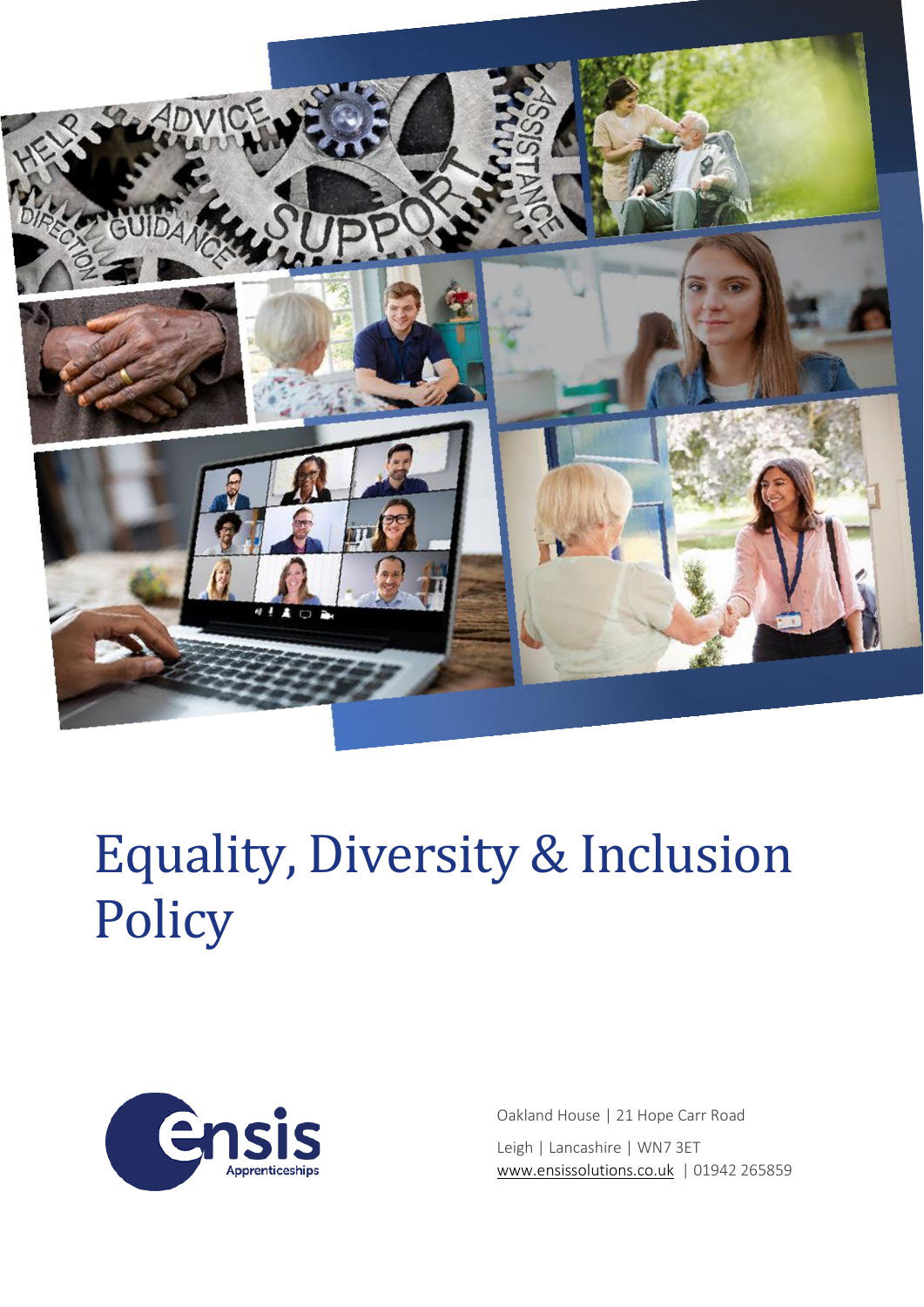

#### <span id="page-1-0"></span>Document Details

| <b>Policy Title:</b>       | Equality, Diversity & Inclusion |
|----------------------------|---------------------------------|
| Date:                      | 15.02.2022                      |
| Version:                   | 7.1                             |
| Prepared By:               | Katie Thornton                  |
| <b>Quality Assured By:</b> | <b>Stuart Crosby</b>            |
| <b>Authorised By:</b>      | <b>Stuart Crosby</b>            |

### <span id="page-1-1"></span>Document History

| Version        | Date       | Editor         | <b>Reason for Changes</b> |
|----------------|------------|----------------|---------------------------|
| V <sub>2</sub> | 15.09.16   | John Stirling  | Policy review             |
| V3             | 19.10.17   | John Stirling  | Policy review             |
| V <sub>4</sub> | 08.11.18   | John Stirling  | Policy review             |
| V <sub>5</sub> | 15.10.19   | John Stirling  | Policy review             |
| V <sub>6</sub> | 06.10.20   | John Stirling  | Policy review             |
| V7             | 21.07.2021 | Katie Thornton | Policy Review             |
| V7.1           | 15.02.2022 | Katie Thornton | Minor Changes             |

### <span id="page-1-2"></span>Other Linked Policies

| <b>Policy Title</b>                         |  |  |
|---------------------------------------------|--|--|
| <b>Complaints Policy</b>                    |  |  |
| <b>Recruitment &amp; Selection Policy</b>   |  |  |
| Health & Safety Policy                      |  |  |
| Whistle Blowing Policy                      |  |  |
| <b>Safeguarding Policy</b>                  |  |  |
| Additional Learning and Social Needs Policy |  |  |
| Malpractice and Misadministration Policy    |  |  |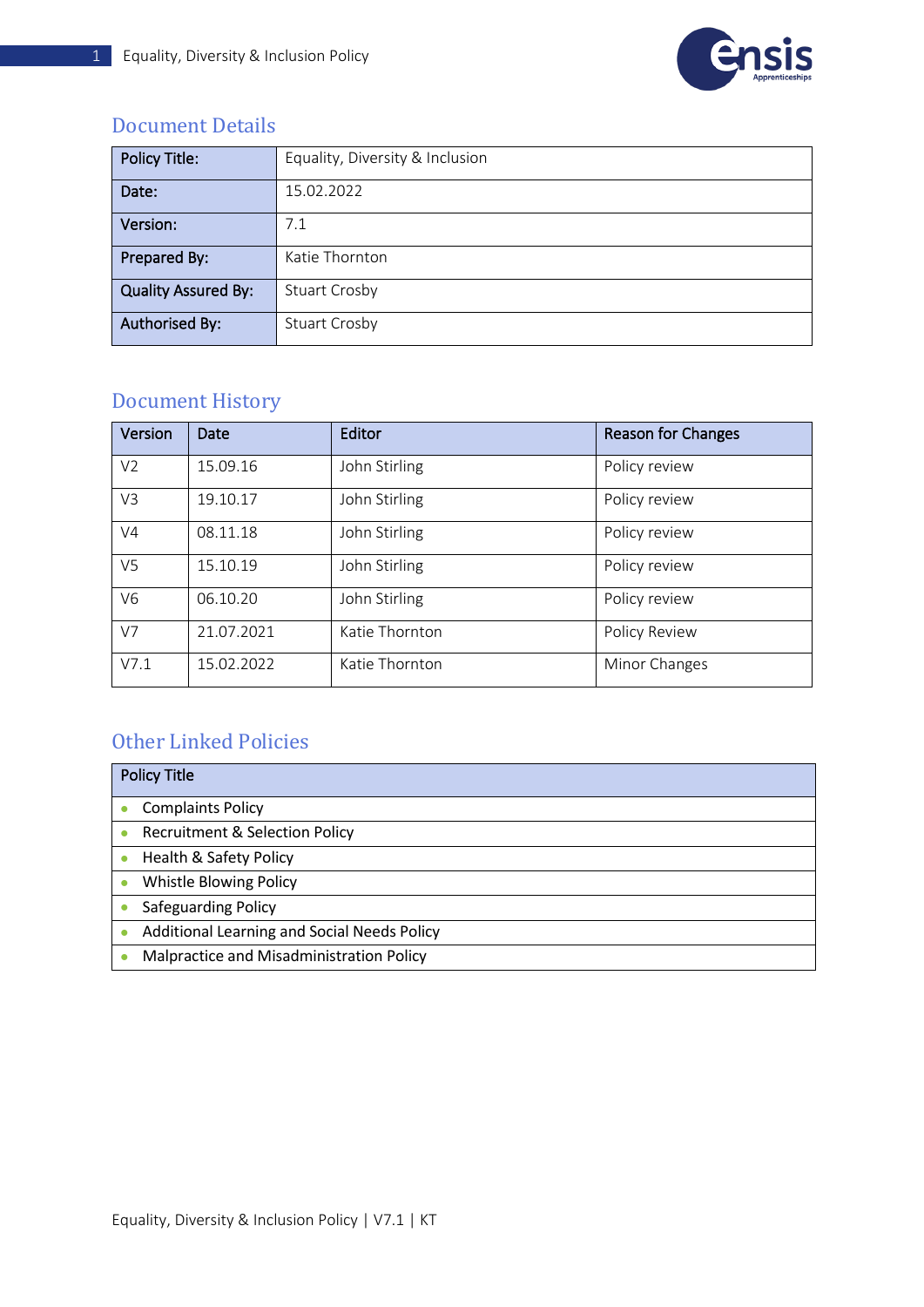

### Contents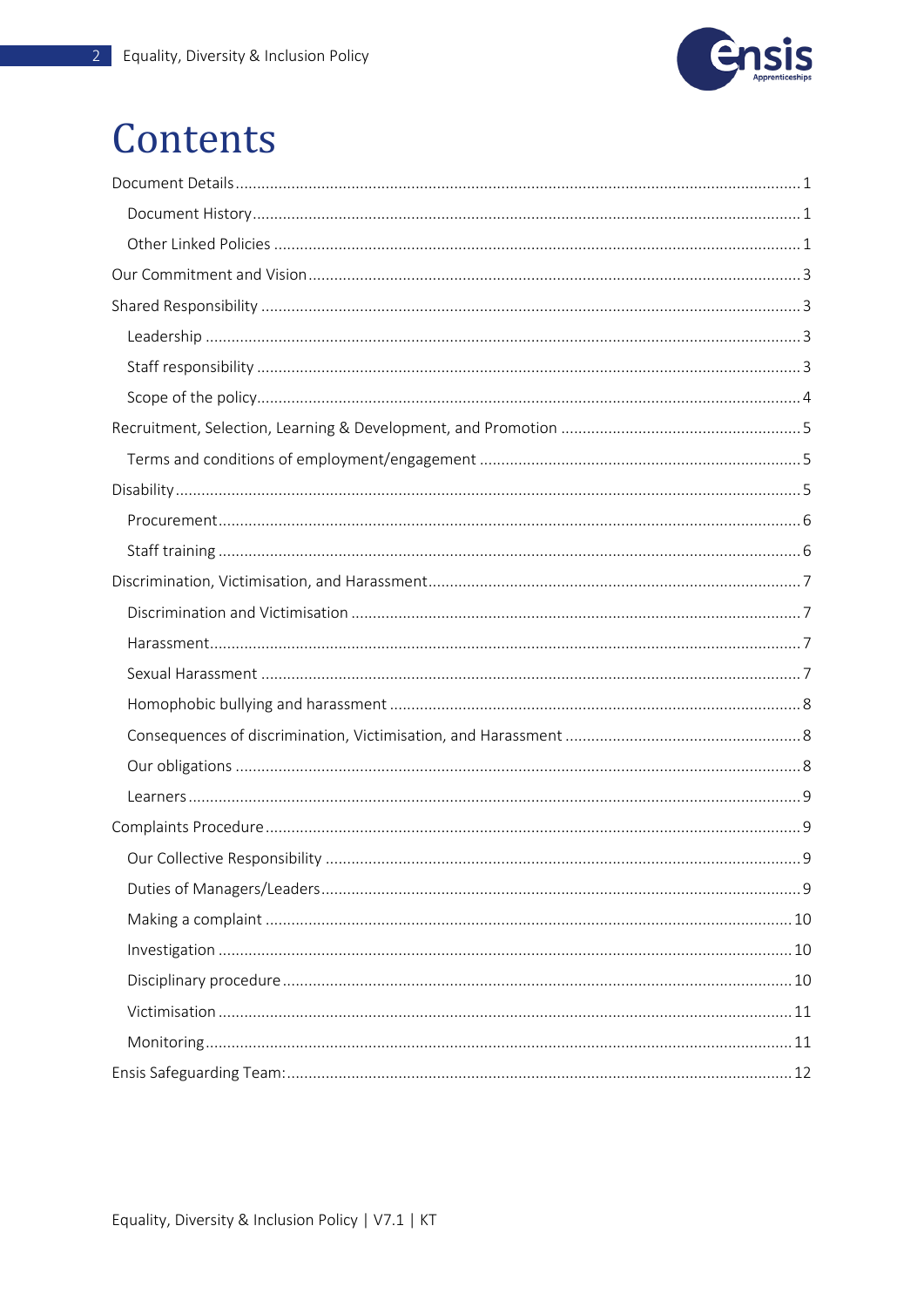

## <span id="page-3-0"></span>Our Commitment and Vision

This policy and its procedures apply to:

- Ensis Solutions its Board and employees in respect of all of its activities;
- any other group company for whom Ensis Solutions provides trainers and related services in respect of such training and any other services funded by the Education and Skills Funding Agency; and to:
- learners enrolled with them;
- their contractors;
- employers with which they provide apprenticeships; and
- other users of their services.

The policy and procedures will always apply when Ensis Solutions is providing services or activities that come under the responsibility of the organisation.

Ensis is committed to ensuring equality of opportunity and fairness in all areas of employment and to valuing the diversity of our colleagues, clients and people living within our local communities.

Our commitment lies at the heart of our promise to provide outstanding client service by maintaining the highest standards of professional excellence. We are committed to recruiting, training, and promoting the best person for the job and encouraging all our colleagues to reach their full potential, regardless of age, Disability, gender, marital status, Pregnancy or maternity, race or ethnicity, religion, religious or other beliefs, sex or sexual orientation.

We are also determined to create a working environment which supports our Vision and Values, and which is free from any form of discrimination, harassment or bullying and within which all individuals are treated with respect, fairness, and courtesy.

# <span id="page-3-1"></span>Shared Responsibility

#### <span id="page-3-2"></span>Leadership

This policy is endorsed by our Directors who are directing its implementation in consultation with the wider company.

We will support and encourage our colleagues in their responsibility to implement this policy by providing training, written information and guidance in our policies and expert guidance and advice, where appropriate.

Our progress and successes are regularly monitored and reported to the Directors and communicated internally and, where appropriate, externally.

#### <span id="page-3-3"></span>Staff responsibility

Staff are required to comply with the policy in all of their dealings with clients, colleagues, and anyone else with whom they come into contact during the course of their employment or engagement (if they are a Partner or Consultant), for example contractors or self-employed staff. The policy and

Equality, Diversity & Inclusion Policy | V7.1 | KT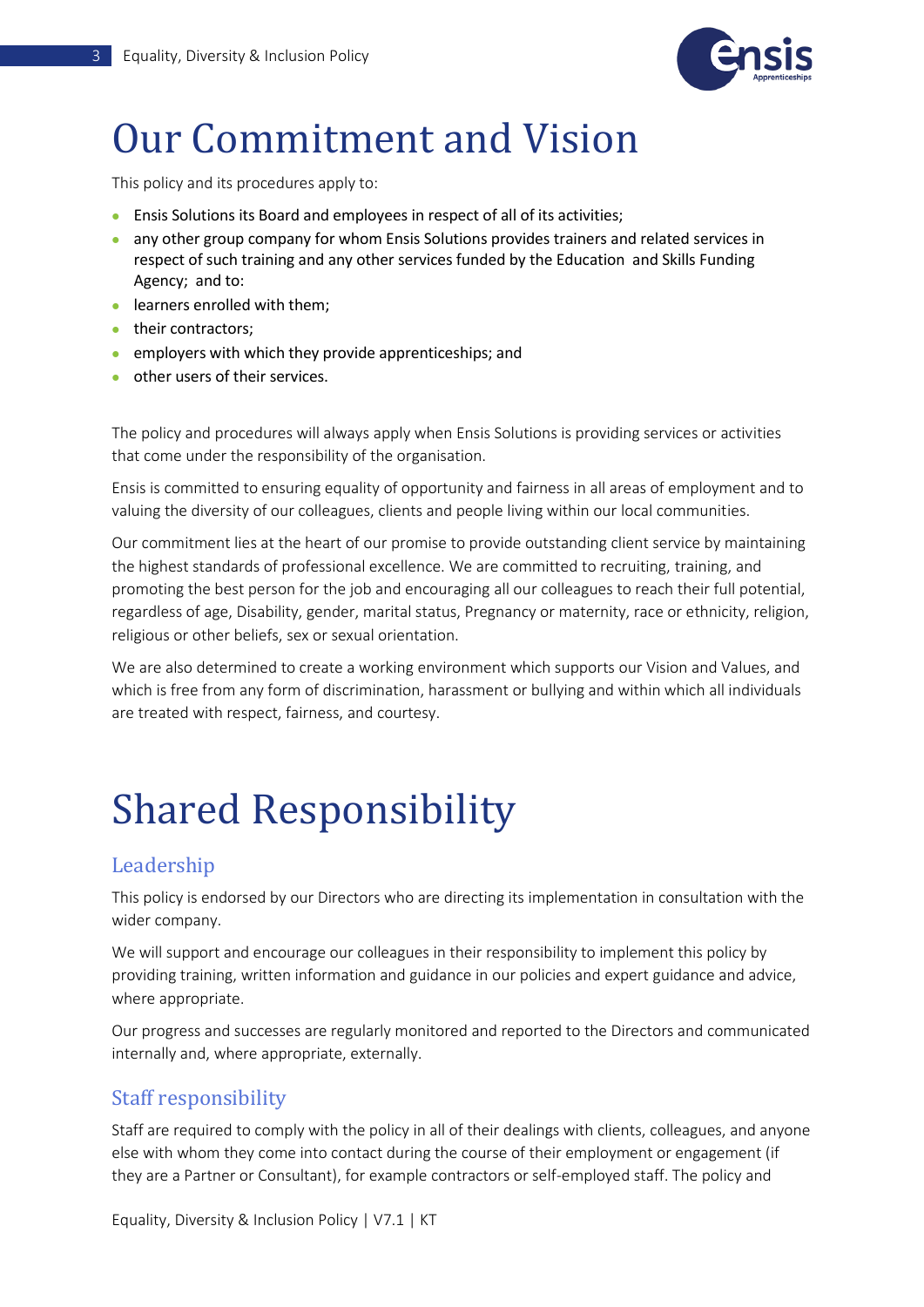

principles underlining our commitment applies not only when they are working on our premises or at those of any client or contact, but also includes work-related social events, hospitality events and travelling or staying away from home whilst on business.

It is everyone's responsibility to ensure the policy is implemented. Any breach of this policy may be treated as a disciplinary offence resulting, if appropriate, in disciplinary action.

#### <span id="page-4-0"></span>Scope of the policy

This policy applies to everyone working at Ensis including employees, partners, temporary or agency workers, trainees, work experience students, contractors and consultants as well as potential new employees and recruitment candidates. It affects how we work with our clients and our suppliers of goods and services.

It accepts and reiterates our responsibilities under the single equality act 2010. This act introduced a new single public sector duty for people who share the following protected characteristics:

- Age
- Disability
- Gender reassignment
- Marriage/civil partnerships
- Pregnancy and maternity
- Race
- Religion and belief
- Sex
- Sexual orientation

This policy covers the following matters:

- Recruitment, selection, learning and development and promotion
- Terms and conditions of employment/terms of engagement
- Disability
- Procurement
- Discrimination, victimisation and harassment
- Our obligations
- Complaints procedure
- Monitoring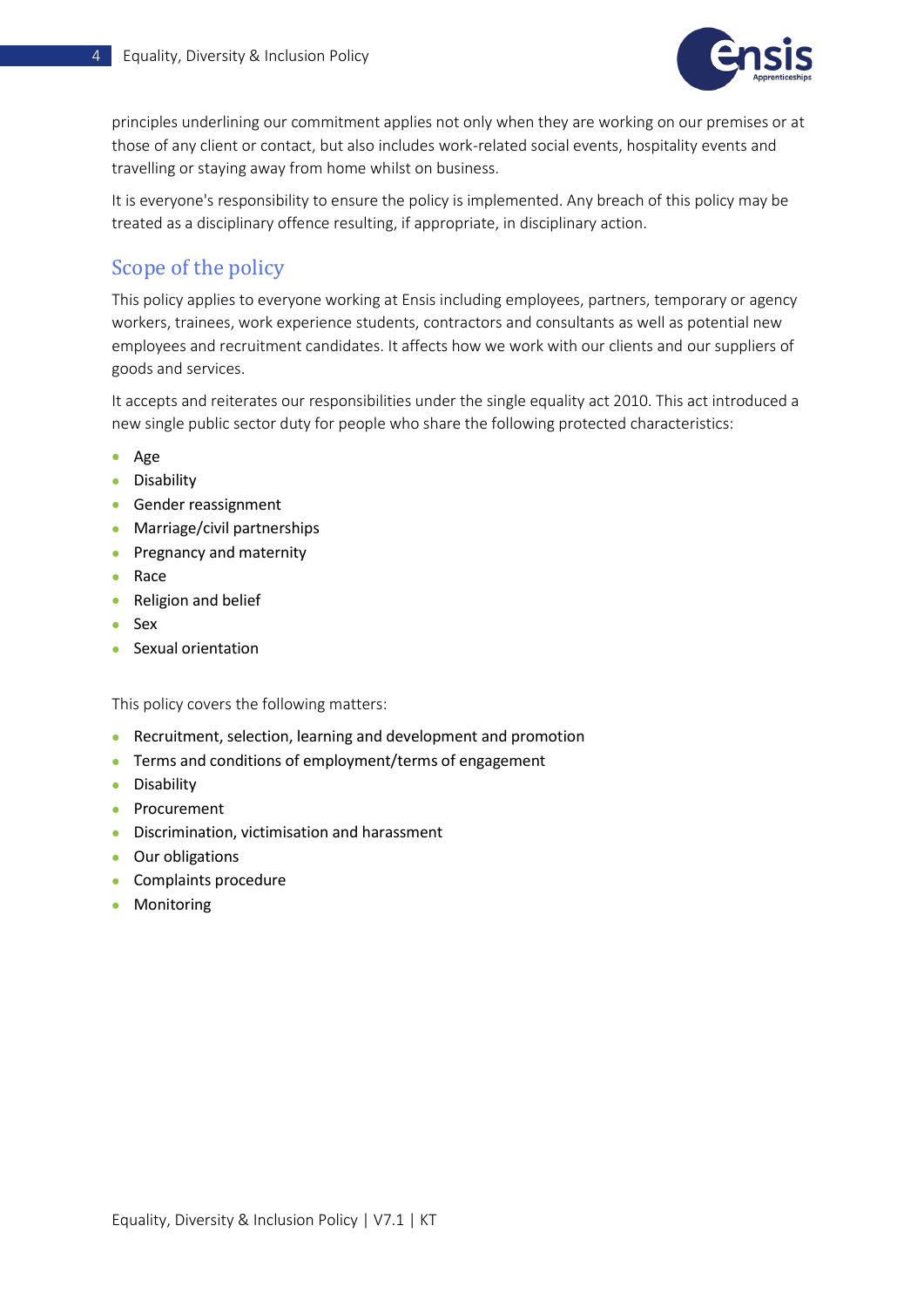

## <span id="page-5-0"></span>Recruitment, Selection, Learning & Development, and Promotion

Ensis will ensure that information about job opportunities is circulated as widely as possible in the circumstances to ensure that it reaches all sections of the community. All applications are welcomed and are considered for selection on the relative merits of the applicant against the job and/or person specification for the position regardless of age, Disability, gender, marital status, Pregnancy or maternity, race or ethnicity, religion or religious or other beliefs, sex or sexual orientation.

Job and person specifications will only include criteria which are objectively required for the duties and responsibilities of the vacancy and will be drawn up before the recruitment process begins. However, if there is a genuine and lawful reason for limiting the vacancy to a particular group, this reason, and the grounds for it will be clearly stated on any advertisements.

We retain the discretion to invite applications from individuals whose job may be at risk of redundancy or who require redeployment for health or disability reasons before advertising the vacancy more widely.

We aim to provide everyone with the appropriate learning and development opportunities to enable them to improve their performance and achieve the performance targets set for them. Opportunities for learning and development are available to everyone based on role/needs of the job and encouraging personal development. Promotion within Ensis is based on merit and the reasonable requirements of the job only.

Employees and sub-contractors are engaged based on their skills, experience, ability and cost and not on the grounds of age, Disability, gender, marital status, Pregnancy or maternity, race or ethnicity, religion or religious or other beliefs, sex or sexual orientation.

#### <span id="page-5-1"></span>Terms and conditions of employment/engagement

We ensure that terms and conditions of employment/terms of engagement are free from all forms of direct and indirect discrimination and apply equally regardless of age, Disability, gender, marital status, Pregnancy or maternity, race or ethnicity, religion, religious or other beliefs, sex or sexual orientation. Our grievance and disciplinary procedures will operate without discrimination.

We recognise the need to balance personal and work life and that flexibility with regard to working patterns assists the broadest range of people.

### <span id="page-5-2"></span>**Disability**

We value the individual contribution of all employers, learners, sub contractors and employees from all sectors of the community. We are committed to facilitating the employment of people with disabilities and retaining individuals who become disabled whilst with us wherever practicable and in order to achieve this, we apply the following principles. We will: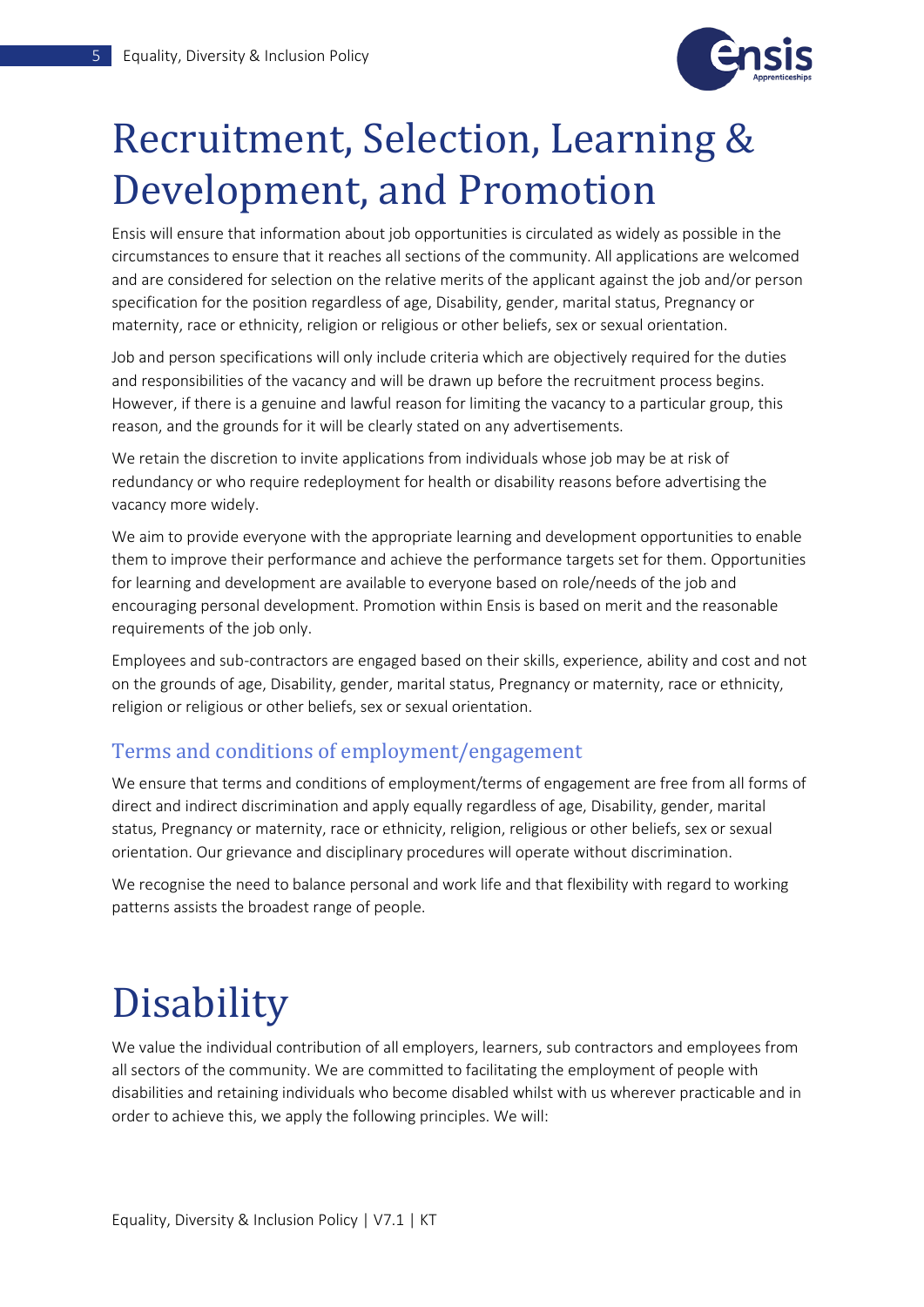

- Take reasonable steps to ensure that the working environment, working practices, terms and conditions of employment and terms of engagement do not prevent disabled people from taking up positions for which they are suitably qualified and the best person for the job
- Avoid, remove or alter the barriers to the employment of disabled people, wherever possible when acquiring and fitting out buildings with equipment and devising working practices
- Make reasonable adjustments to recruitment arrangements, the working environment, working practices role responsibilities and to terms and conditions of employment so as to ensure that no particular disabled person is placed at an unreasonable disadvantage
- Ensure that any decision not to make an adjustment which might enable or assist a colleague or prospective colleague will not be taken below the level of the Directors. Before making such a decision, we will ensure that all possible adjustments have been fully investigated, including consultation with the individual concerned and any appropriate expert advice
- Ensure that any colleague who becomes disabled whilst in employment will be given the full support of Ensis to continue in their own job (where practicable and having put in place any reasonable adjustments) or is offered a move to an alternative job appropriate to their experience and abilities, if available
- Respond promptly (within 14 days) to requests for reasonable adjustment from our colleagues albeit further discussions and investigations may well be needed
- Encourage the participation of disabled colleagues to ensure that, wherever possible, our employment practices recognise and meet their needs
- Consult disabled colleagues on action to make sure they develop and use their abilities at work
- Continue to provide services and facilities to clients with disabilities.
- Further guidance can be obtained on an entirely confidential basis from your line manager. If you know or believe you might be disabled, you are encouraged to discuss this with your line manager so that we can ensure you achieve your full potential and that we comply with our responsibilities.

#### <span id="page-6-0"></span>Procurement

We will ensure that the way in which we purchase goods, services and facilities reflects our commitment to equality and diversity. We will put procedures in place to ensure that suppliers from diverse communities have appropriate opportunities in competing for contracts and we will take action to encourage such businesses through our supply chains, to comply with their antidiscrimination responsibilities and best practice on diversity issues.

#### <span id="page-6-1"></span>Staff training

All members of staff are required to undertake Equality, Diversity, and Inclusion training. Training will enable staff to identify and understand the factors that need to be supported as part of the Equality Act 2010 and the knowledge of Ensis processes and procedures to report concerns. This will form a mandatory element of staff training. This includes mandatory reading of internal and external policies and e-learning modules.

All staff are required to read this policy and support the effective implementation of Equality, Diversity and Inclusion policy and procedures.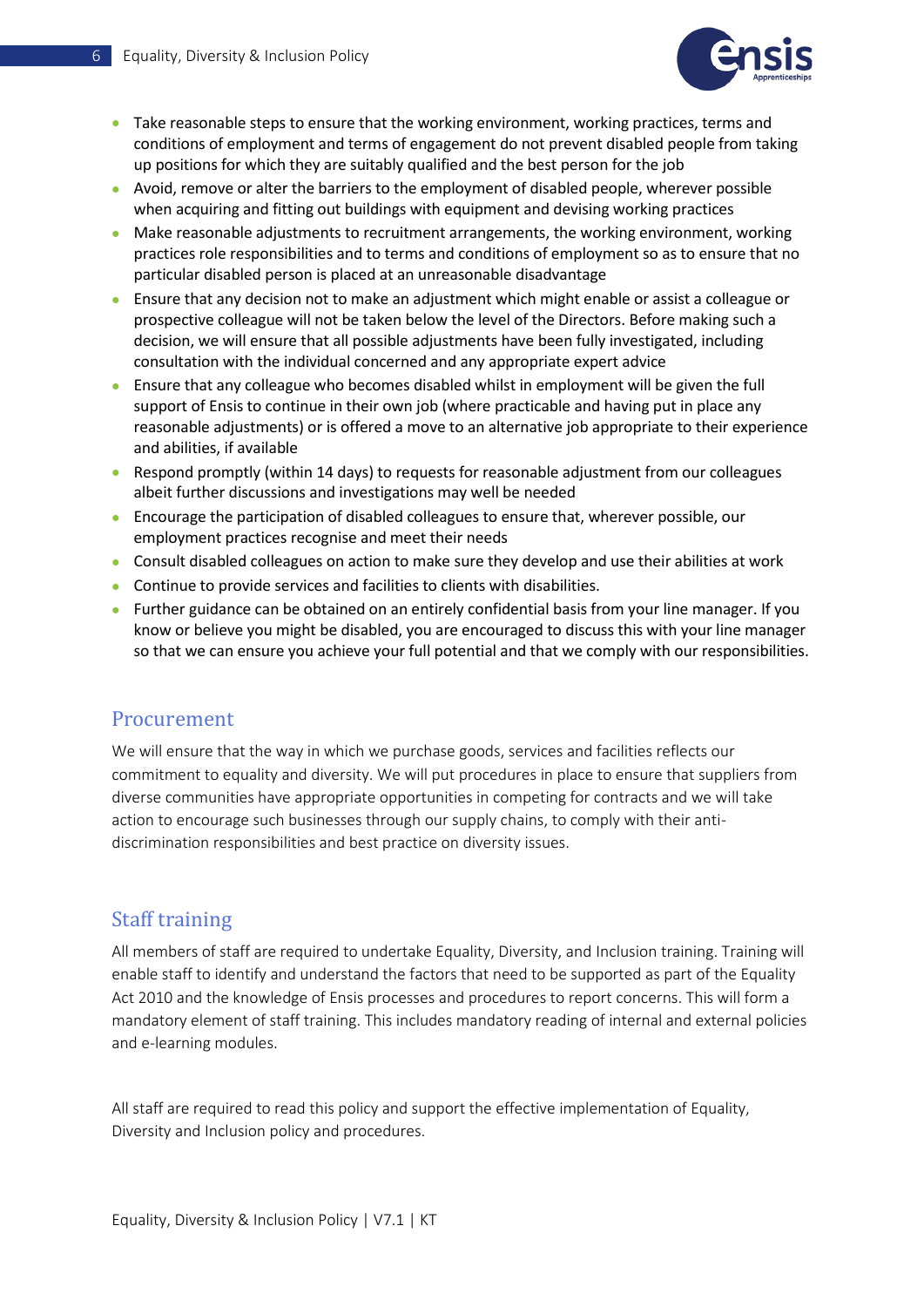

### <span id="page-7-0"></span>Discrimination, Victimisation, and Harassment

#### <span id="page-7-1"></span>Discrimination and Victimisation

A person has been discriminated against if they are treated less favourably than another on the grounds of age, Disability (including physical, sensory and mental disability), gender, marital status, Pregnancy or maternity, race or ethnicity, religion, religious or other beliefs, sex or sexual orientation. Discrimination also includes harassment, bullying or victimisation on any of these grounds.

#### <span id="page-7-2"></span>Harassment

Harassment is unjustified, unreasonable, or inappropriate treatment of, or behaviour towards another person which causes them distress, discomfort or worry. Harassment may include bullying. Harassment may be discriminatory when it is on the grounds of another's age, Disability, gender, marital status, Pregnancy or maternity, race or ethnicity, religion, religious or other beliefs, sex, or sexual orientation.

Harassment will be unlawful discrimination if:

- Unwanted conduct takes place
- It is on discriminatory grounds
- With the purpose or effect of violating the dignity of a person and of creating an intimidating, hostile, degrading, humiliating or offensive environment.
- Where it is reasonable to form the view that this is the impact of the offending behaviour.

The following types of behaviour may amount to harassment:

- Physical assault
- Physical or verbal abuse including threats
- Suggestive comments or gestures
- Suggestive or offensive emails
- Insulting or abusive behaviour or comments
- Isolation or exclusion from work opportunities, corporate, social or sporting events
- Persistent criticism or humiliation
- Unfair allocation of work or responsibilities.

This list gives examples only and is not exhaustive.

#### <span id="page-7-3"></span>Sexual Harassment

The following types of behaviour may amount to sexual harassment:

- Physical conduct of a sexual nature
- Unwanted physical contact or conduct even if not obviously sexual including unnecessary touching, brushing against another individual, uncomfortable proximity
- Verbal conduct of a sexual nature including unwelcome sexual advances, continued suggestions of social activity outside work after it has been made clear that this is unwelcome, suggestions that sexual favour may further a career (or refusal may hinder it)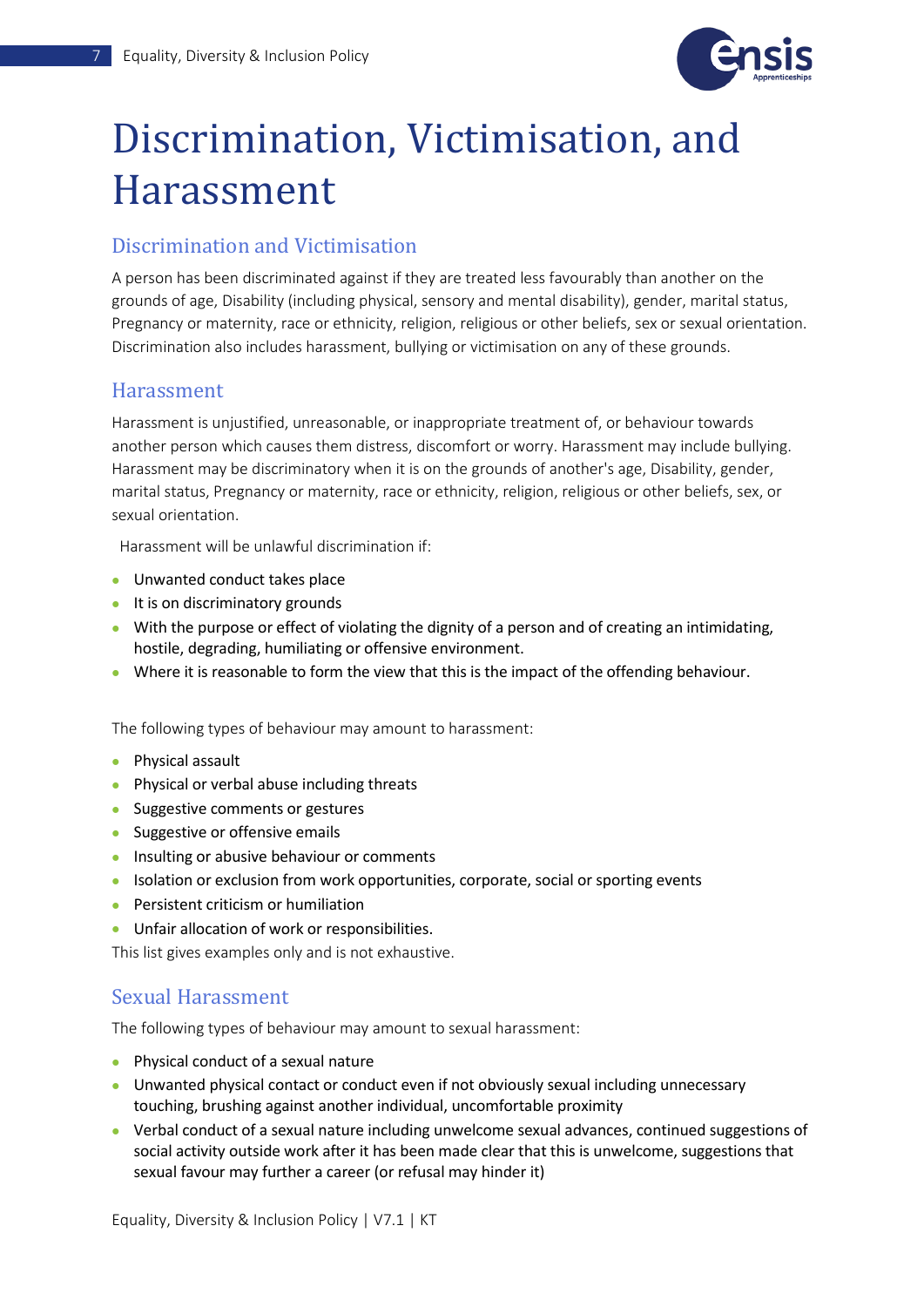

- Behaviour or treatment which an individual faces because they will not submit to invitations of a sexual nature or unwelcome advances, including social invitations e.g., a date
- Insults, ridicule or teasing of a sexual nature, insults related to gender or sexual orientation, offensive comments about appearance or dress, talk or jokes of a sexual nature which a person present has indicated they dislike
- Display of sexually suggestive or pornographic pictures, or sending such items electronically sending sexually harassing messages or images through email

This list gives examples only and is not exhaustive. Sexual harassment by someone of the same sex as the victim is also covered by this policy.

#### <span id="page-8-0"></span>Homophobic bullying and harassment

The following types of behaviour may amount to homophobic bullying and harassment:

- making homophobic insults and threats
- making unnecessary and degrading references to an individual's sexual orientation
- engaging in banter or making jokes which are degrading to a person's sexual orientation or perceived sexual orientation
- outing an individual as lesbian, gay or bisexual (LGB) without their permission
- ignoring or excluding a colleague from activities because they are LGB
- spreading rumours or gossip about an individual's sexual orientation
- asking an LGBT colleague intrusive questions about their private life
- making assumptions and judgements about a colleague based on their sexual orientation
- using religious belief to justify anti-gay bullying and harassment.

This list gives examples only and is not exhaustive.

#### <span id="page-8-1"></span>Consequences of discrimination, Victimisation, and Harassment

Any behaviour involving discrimination, victimisation or harassment of another on the grounds of age, Disability (including physical, sensory and mental disability), gender, marital status, Pregnancy or maternity, race or ethnicity, religion, religious or other beliefs, sex or sexual orientation. Such behaviour may amount to gross misconduct in which case disciplinary action (including dismissal for serious offences) will be taken against any person breaching this policy.

#### <span id="page-8-2"></span>Our obligations

Ensis believes that we all have the right to work in an environment which promotes equality of opportunity and prohibits discriminatory practices. We do not tolerate any form of discrimination, victimisation, or harassment by or against our people.

We should be fully aware of the behaviour that can constitute discrimination, victimisation and harassment. It is the responsibility of each of us to be sensitive towards the individual needs of all, whether they are related to any disability, cultural or religious background, personal circumstances, or any other relevant factor. We must be conscious of the impact that we have on others and not to discriminate against, harass or bully colleagues or condone discrimination, harassment or bullying by others. All of us must behave in a way that supports this policy and treat each other with respect, courtesy and dignity in line with our Vision and Values. If you have experienced behaviour which you believe falls short of the standard we require and which is not in line with our Vision and Values, please refer to our grievance procedure.

Equality, Diversity & Inclusion Policy | V7.1 | KT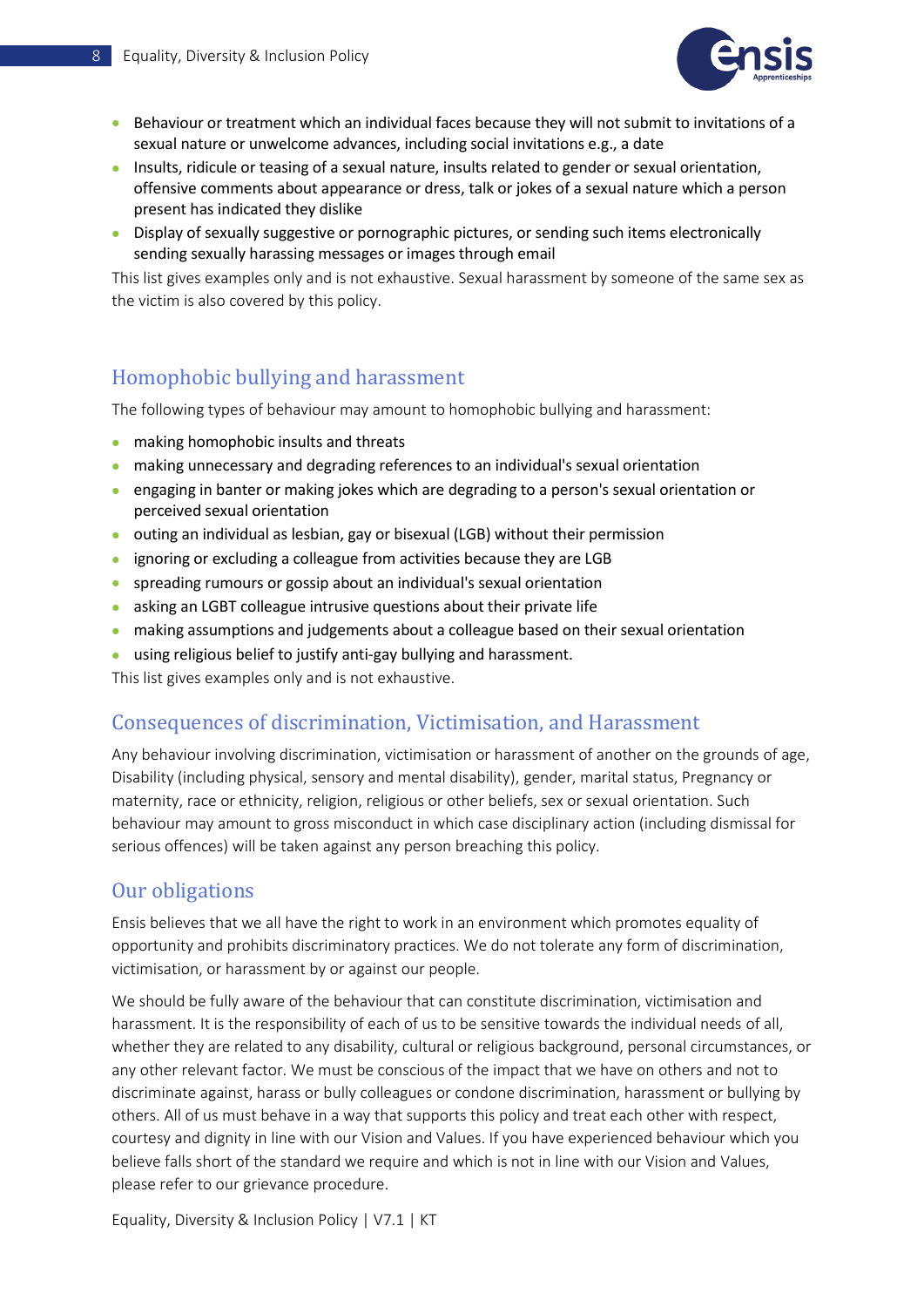

#### <span id="page-9-0"></span>Learners

To enable all learners to have access to training and assessment for their programme of learning and other qualifications irrespective of race, sex, disability, gender reassignment, sexual orientation, religion or philosophical belief, age, marriage and civil partnership or pregnancy and maternity. In order to achieve this, we will endeavour to:

- Make available a wide range of assessment methods including, where appropriate, recognised prior learning (RPL) and simulation;
- Identify learners with additional support / learning needs and provide the necessary resources to facilitate the development and assessment of learners;
- Not demand literacy, numeracy and verbal skills beyond those required to demonstrate occupational competence;
- Ensure assessment decisions are free from discrimination on grounds other than competence.

Learners can access all relevant Ensis policies via the Ensis website or through a request to their tutor/trainer/skills coach.

Ensis understands the importance of developing and maintaining relationships in the workplace and is committed to ensuring this is promoted to learners throughout their 'learner journey'. Detailed skills scans identify learners' starting point in relation to behaviours and these are then assessed at both mid and end points to measure progression.

# <span id="page-9-1"></span>Complaints Procedure

### <span id="page-9-2"></span>Our Collective Responsibility

All of us must comply with this policy and report any incidents or alleged incidents to our manager or to the board of Directors. Anyone who believes they are the victim of discrimination, victimisation or harassment should where possible raise the matter with the person against whom they have the complaint and attempt to resolve the matter without recourse to any formal procedure. You are encouraged to use the complaints procedure which is part of this policy.

Failure to comply with this policy or to co-operate with it operating effectively is a disciplinary offence which may lead to disciplinary action including dismissal.

In the event of a complaint which falls within this procedure, it is our aim to reach a resolution as quickly as possible and as informally as possible. All complaints will be treated seriously and with appropriate confidentiality.

#### <span id="page-9-3"></span>Duties of Managers/Leaders

It is the responsibility of all managers/leaders to ensure the implementation of this policy and to ensure compliance. Where a manager becomes aware of an allegation of discrimination, victimisation or harassment against a colleague or a member of the public in connection with Ensis' activities, They must discuss it with the complainant. The Board of Directors can provide further advice and support.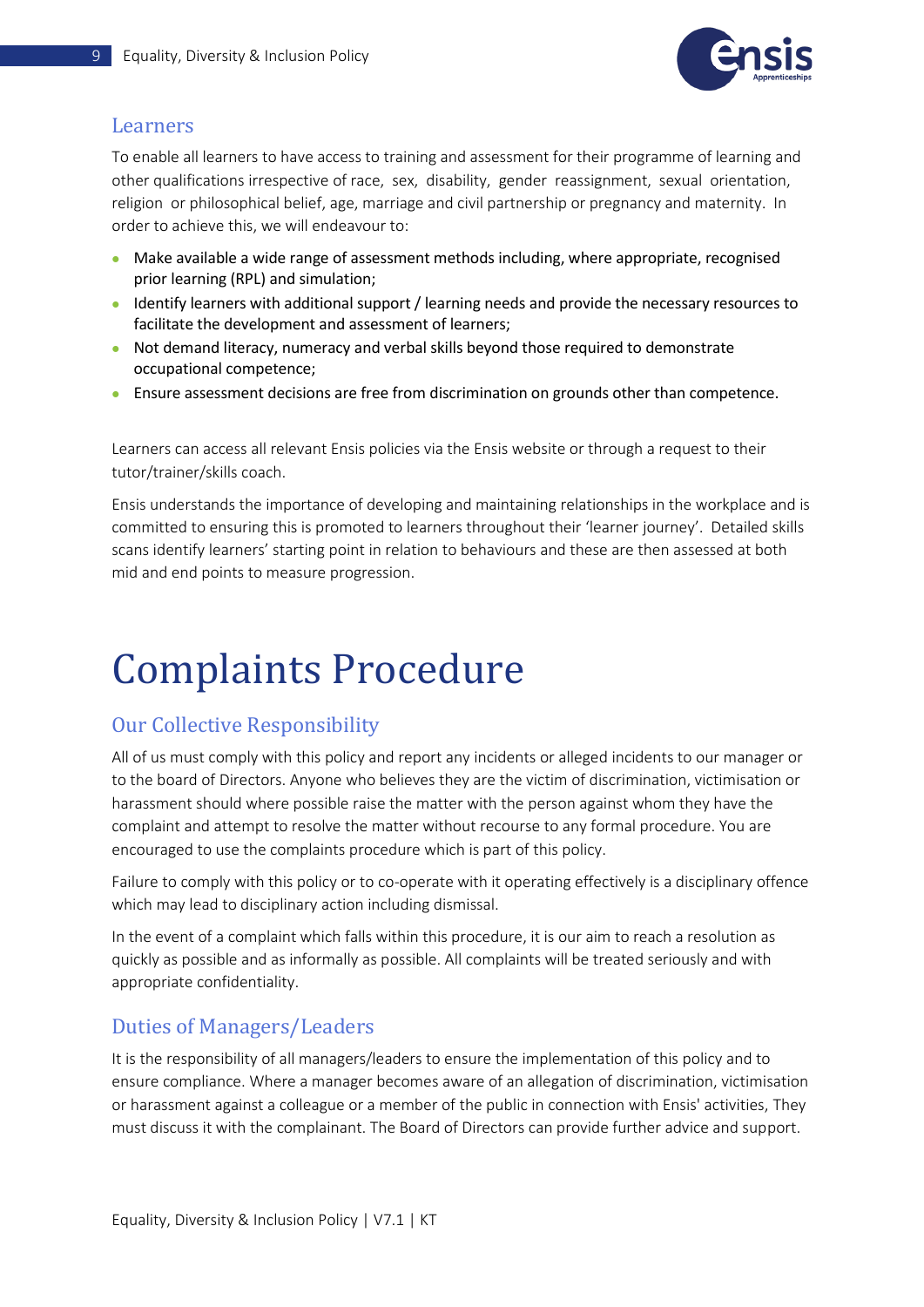

### <span id="page-10-0"></span>Making a complaint

If you feel you have experienced or are experiencing any form of discrimination, harassment, or bullying, please consider in the first instance whether it is appropriate to raise the matter directly with the person concerned. If it is not appropriate to do so, or you feel unable to do so, please discuss the matter with your manager. If you feel unable to do this, the appropriate point of contact is the Safeguarding Officer. Alternatively, you may wish to contact the Board of Directors.

Following initial discussions with your manager/leader, you will be asked to choose one of the following options:

- No further action necessary
- Discuss the complaint directly with the individual who is alleged to have caused offence
- Ask your manager/leader to help you resolve the matter through informal approaches
- Make a formal written complaint to the Board of Directors. This will initiate a full investigation and if appropriate, recourse to the disciplinary procedure.

If the alleged discrimination, victimisation, or harassment involves a client or an employee of a client, or if an employee of a client is alleged to have acted in a discriminatory or harassing manner, appropriate action to deal with the problem will be discussed with the person making the complaint.

#### <span id="page-10-1"></span>Investigation

Once a formal written complaint has been made, the first step is to investigate the allegations as carefully and discreetly as possible. This will involve hearing detailed accounts from both parties others may also be asked to provide information. Documents, emails, and other evidence may be considered. A full record of the progress and outcome of the investigation and any steps taken will be reported to the complainant at the earliest opportunity. Those conducting the investigation will not be parties directly involved in the allegation.

In extreme cases (for example, where it is felt that others could be at risk if no action is taken), we may need to investigate and take disciplinary action even if a formal written complaint is not made.

#### <span id="page-10-2"></span>Disciplinary procedure

If the investigation concludes that there appears to be substance to the complaint, it will normally be appropriate for the disciplinary procedure to be initiated. The Disciplinary Procedure is set out in full on our staff/learner handbook. Modifications to the procedure may be necessary to reflect the sensitive nature of the allegations.

We would normally seek the agreement of the complainant prior to commencing disciplinary action. However, there may be occasions where despite the views of the complainant, we may need to pursue the matter formally. The matter will be dealt with promptly, fairly, and impartially. Care will be taken to ensure that the reputation of each party is not unjustly affected during any investigation.

We will protect individuals who make a complaint or assist in an investigation from harassment and victimisation. Any acts of retaliation or intimidation against the complainant will be treated as a disciplinary matter.

If the complaint is not upheld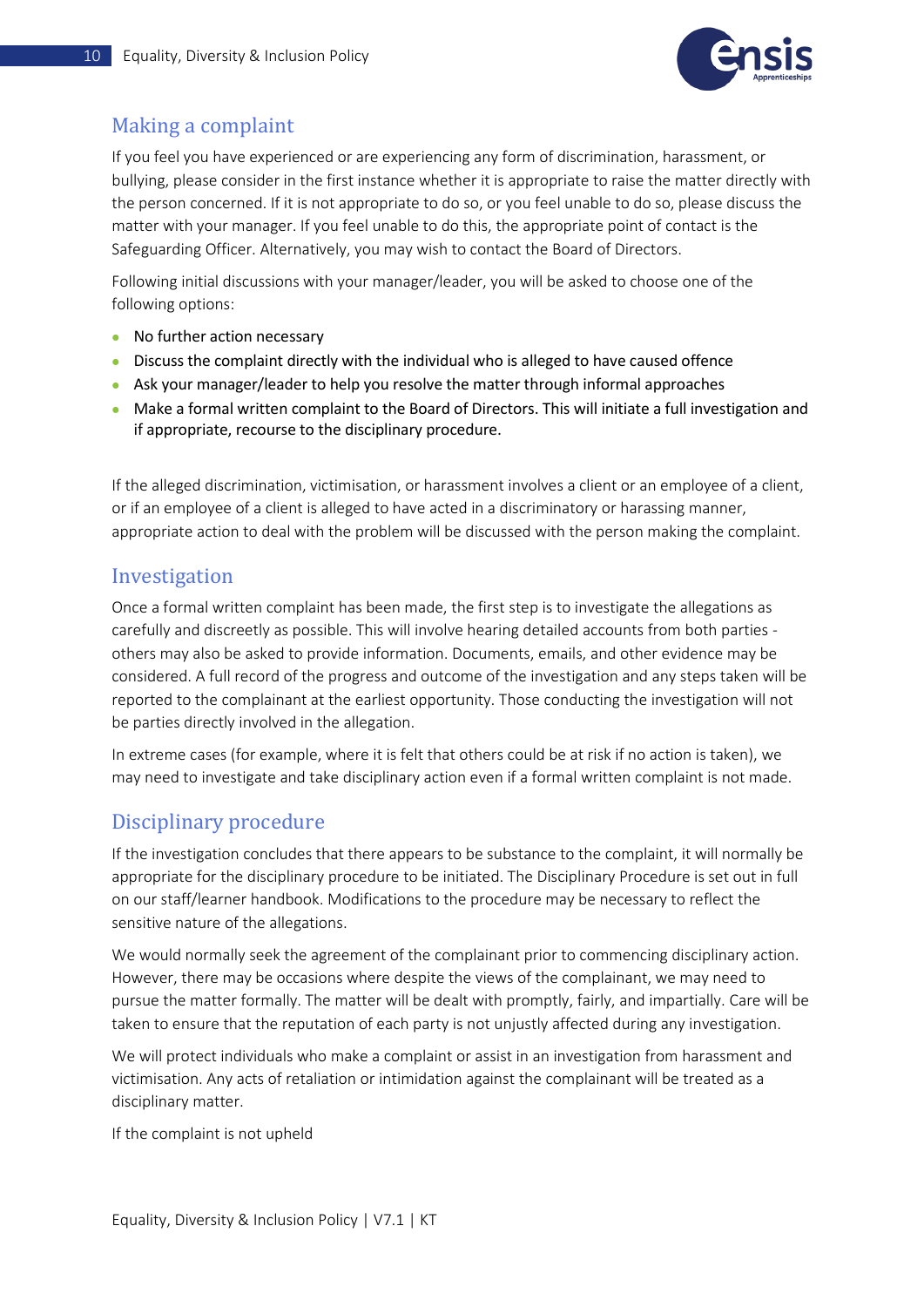

If the complaint is not upheld, we will advise the individual bringing the allegation and provide an explanation for and the reasoning behind the decision made.

Individuals who maliciously make an unfounded complaint will be subject to disciplinary action.

#### <span id="page-11-0"></span>Victimisation

Any person raising a concern under this policy whether informally or formally will be protected against any adverse treatment from colleagues. It is victimisation to penalise or retaliate against a person who brings complaints of discrimination or harassment in good faith, through any form of less favourable treatment. Any person who does victimise will be subject to disciplinary action, if appropriate and following an investigation. Anyone who considers that they have been victimised should raise this with their manager without delay in accordance with the complaint's procedure.

Managers who observe harassment, discrimination/victimisation have a duty of care and responsibility to act and should: -

- talk to the individual to see if concerns arise.
- consider action whether informal or formal in more serious cases.
- seek advice from the Board of Directors.

#### <span id="page-11-1"></span>Monitoring

We are committed to monitoring the effectiveness of this Equality and Diversity Policy and the Ensis complaints procedure. We undertake to regularly review all our policies, procedures and practices in relation to recruitment and selection, terms and conditions of employment, learning and development opportunities, career development, promotion and grievance and discipline to ensure they comply with any legislative changes and good practice. We will endeavour to identify and take all steps necessary to eliminate any unjustified discrimination or victimisation which is revealed by this monitoring process and which is required to achieve our commitment and vision for equality and diversity.